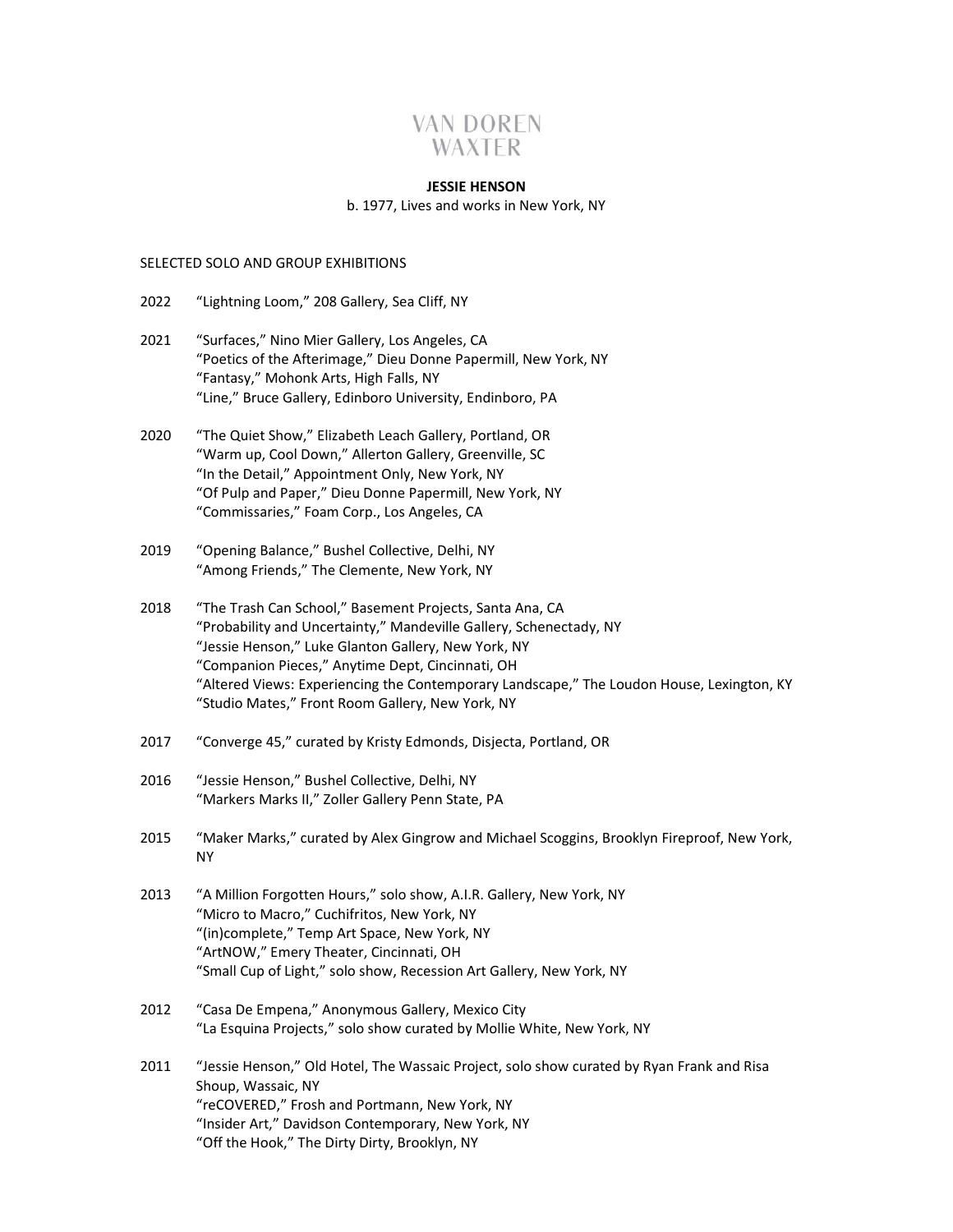"Featured," Gallery Nine 5, New York, NY "Jessie Henson," Scope Art Fair, New York

- 2010 "Princess and Thieves," Semantics Gallery, Cincinnati, OH "Stardust," solo project, School for Creative and Performing Arts, Cincinnati, OH
- 2009 "Projects 09", solo project, Islip Art Museum, Islip, NY "Living & Dreaming - AIM 29," Bronx Museum, New York, NY "Spatial non-fictions," ISE Cultural Foundation, New York, NY
- 2008 "Intimate Abstract," Big Medium Gallery, Austin, TX "Things Lost", Milan Furniture Fair, Milan, Italy Generations "VI," A.I.R. Gallery, NY "Reunion," Texas Fire House, New York, NY "Homecoming," ArtWorks Gallery, Cincinnati, OH The Wassaic Project, Wassaic, NY "The Fungusamongus," The Dirty Dirty, Brooklyn, NY
- 2007 "Selected Stories," Pharmaka, Los Angeles, CA "Can We Go Home Now," solo show, Civic Square Building, New Brunswick, NJ
- 2006 "Fresh Look," LAB Gallery, Edison NJ "Welcome Back," Rutgers University, NJ "Firehouse Presents," Texas Firehouse, New York, NY "New York Area MFA Exhibition," Times Square Gallery, New York, NY
- 2005 "First Year," Mason Gross, New Brunswick, NJ "Artery," St Joseph Academy, New Brunswick, NJ
- 2000 "Catherine Loriard Wolfe Foundation," The National Arts Club, NY, NY "Juicy – DC Artists," Blue Elephant Art Center, Washington, DC "Alumni Show," Corcoran Gallery of Art, Washington, DC
- 1999 "Another Home Picture Show," Hemicycle Gallery, Washington, DC
- 1998 "Berlin Exchange," Goethe Institute, Washington, DC "Color Photography," Off White Walls Gallery, Washington, DC
- 1997 "Looking Overseas," Kunstlerwerstatt Bahnof Westend, Berlin Germany "New Sculpture," White Walls Gallery, Washington, DC

GRANTS AND AWARDS

2011 Smack Mellon Hot Pick

2009 VSC fellowship supported by the Joan Mitchell Foundation

2005-07 Teaching Fellowship, Rutgers University

2000 National Arts Club Award

1999 Berthold Schmutzhart Sculpture Grant

1998 Martha von Hirsch Award

1997 Lola Sarnoff Sculpture Award

**RESIDENCIES** 2021 Santa Fe Art Institute